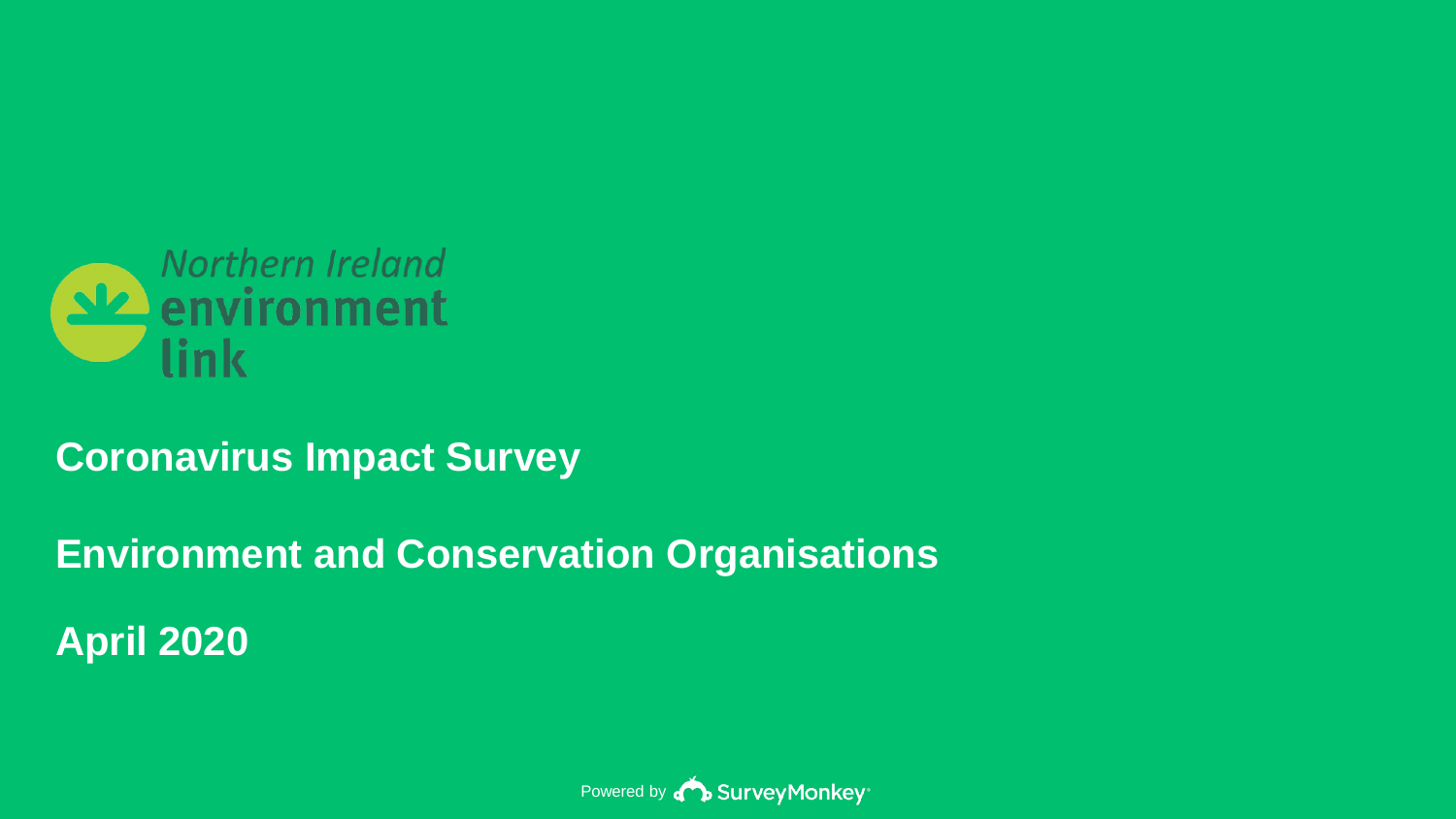### **Has your organisation been affected by the recent coronavirus outbreak and the associated social distancing measures?**



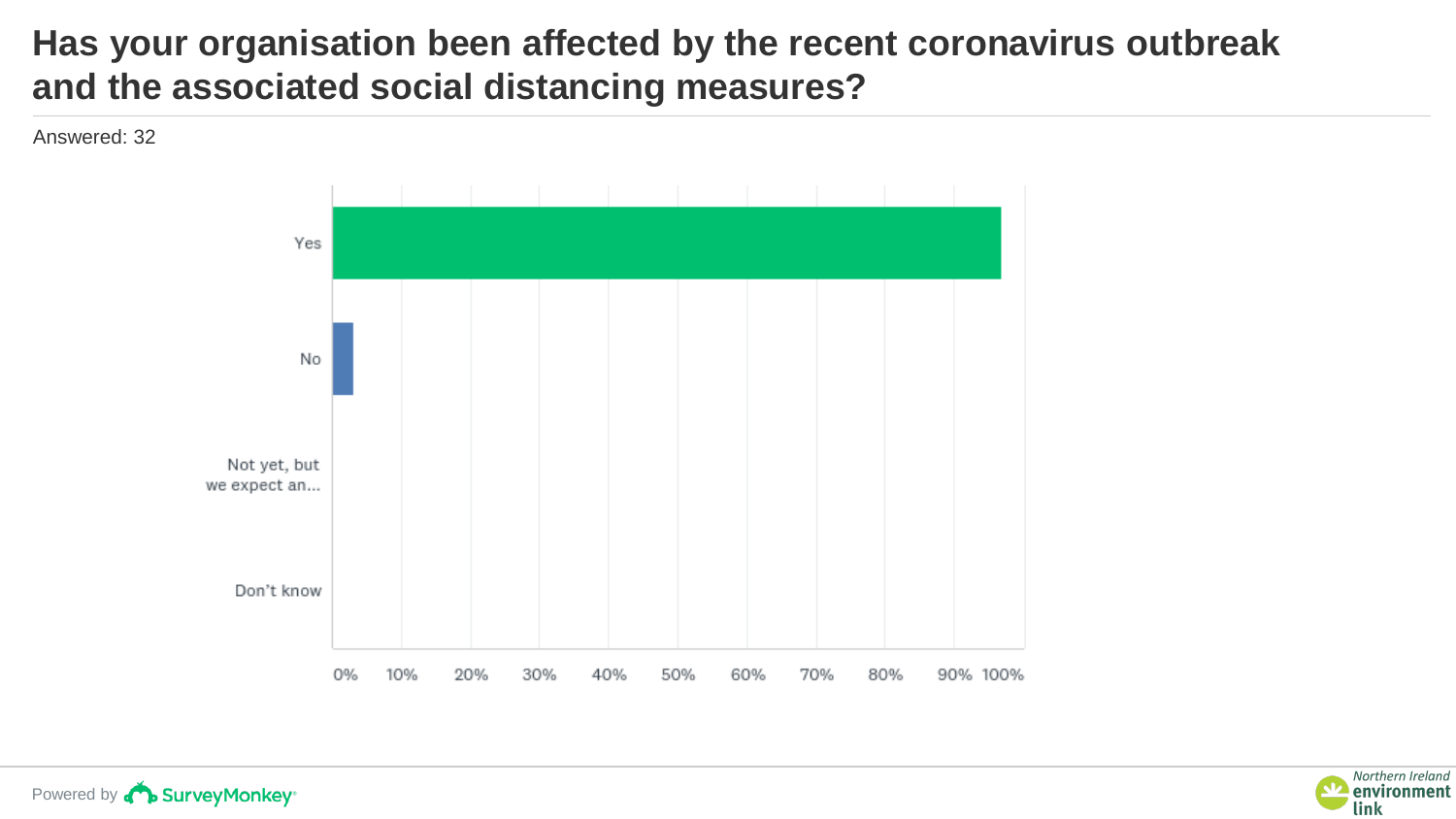### **In what way has/will your organisation been/be affected by the coronavirus outbreak and the associated social distancing measures? Select all that apply**



| <b>ANSWER CHOICES</b>                                        | <b>RESPONSES</b> |    |
|--------------------------------------------------------------|------------------|----|
| Postponement/cancelling of planned events                    | 90.91%           | 30 |
| Loss of revenue                                              | 69.70%           | 23 |
| We have had to invest in IT/home working                     | 60.61%           | 20 |
| Lack of available volunteers                                 | 57.58%           | 19 |
| Other (please specify)                                       | 51.52%           | 17 |
| Staff absence                                                | 48.48%           | 16 |
| Reduced access to funding                                    | 48.48%           | 16 |
| Properties closed to the public                              | 33.33%           | 11 |
| Reduced opening hours                                        | 18.18%           | 6  |
| Increased overheads                                          | 18.18%           | 6  |
| Reduced visitor numbers                                      | 15.15%           | 5  |
| Redundancies due to closure of sites/reduced income/activity | 12.12%           | Δ  |
| Total Respondents: 33                                        |                  |    |

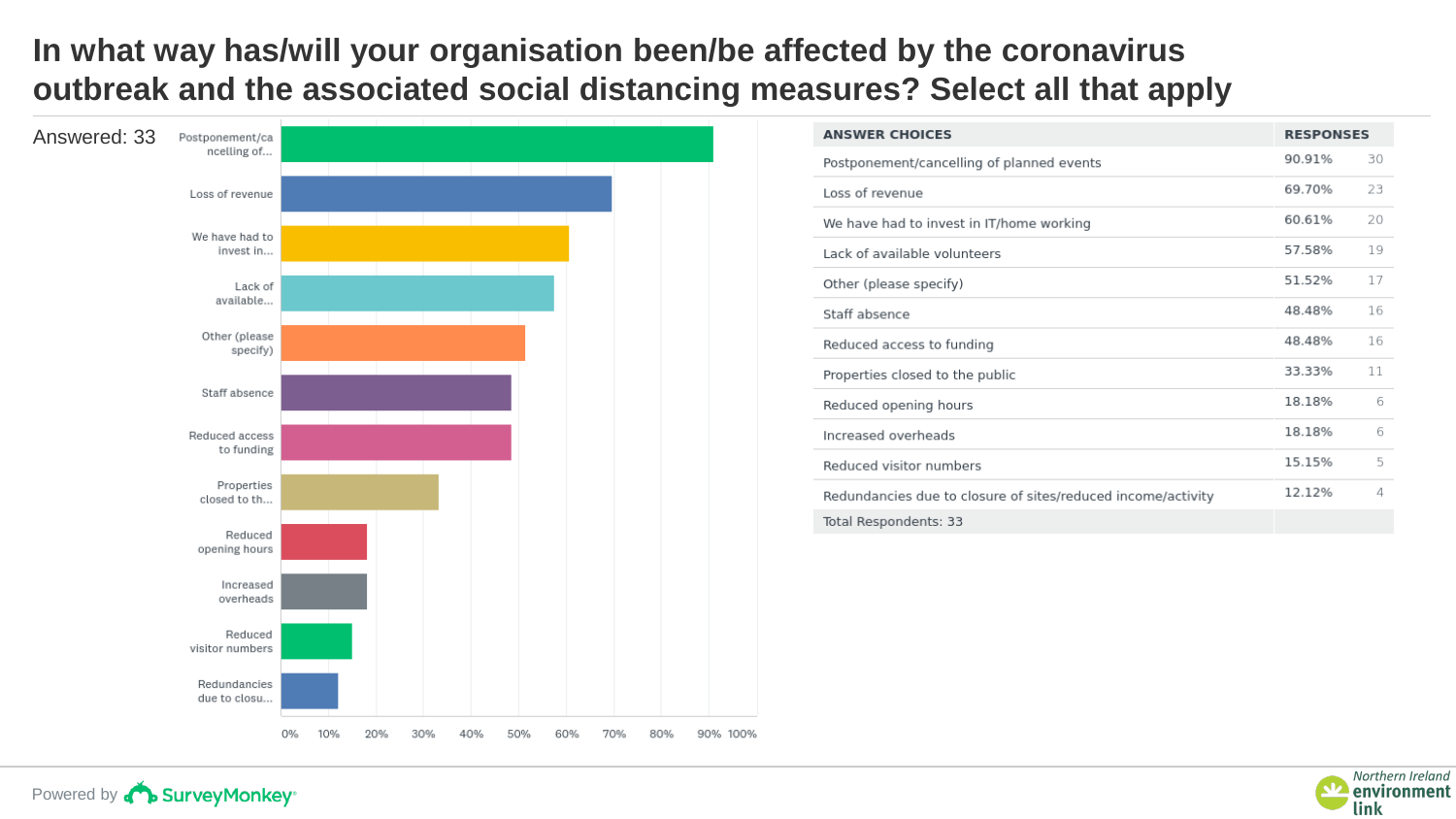### **Of the impacts listed below, please select the top 3 which are/will affect(ing) your organisation?**



Powered by **BurveyMonkey** 

| <b>ANSWER CHOICES</b>                                        | <b>RESPONSES</b> |                |
|--------------------------------------------------------------|------------------|----------------|
| Postponement/cancelling of planned events                    | 66.67%           | 22             |
| Loss of revenue                                              | 63.64%           | 21             |
| Other (please specify)                                       | 39.39%           | 13             |
| Lack of available volunteers                                 | 24.24%           | 8              |
| Properties closed to the public                              | 21.21%           | 7              |
| We have had to invest in IT/home working                     | 21.21%           | 7              |
| Reduced access to funding                                    | 21.21%           | 7              |
| Staff absence                                                | 18.18%           | 6              |
| Increased overheads                                          | 6.06%            | $\overline{z}$ |
| Redundancies due to closure of sites/reduced income/activity | 6.06%            | 2              |
| Reduced opening hours                                        | 3.03%            | 1              |
| Reduced visitor numbers                                      | 3.03%            | 1              |
| Total Respondents: 33                                        |                  |                |

#### Other answers included:

- Loss of a season of biological surveying and recording
- Need to furlough staff
- Reduced ability to deliver funded outputs
- Loss of opportunity for membership promotion
- Impact on core work streams e.g. policy development

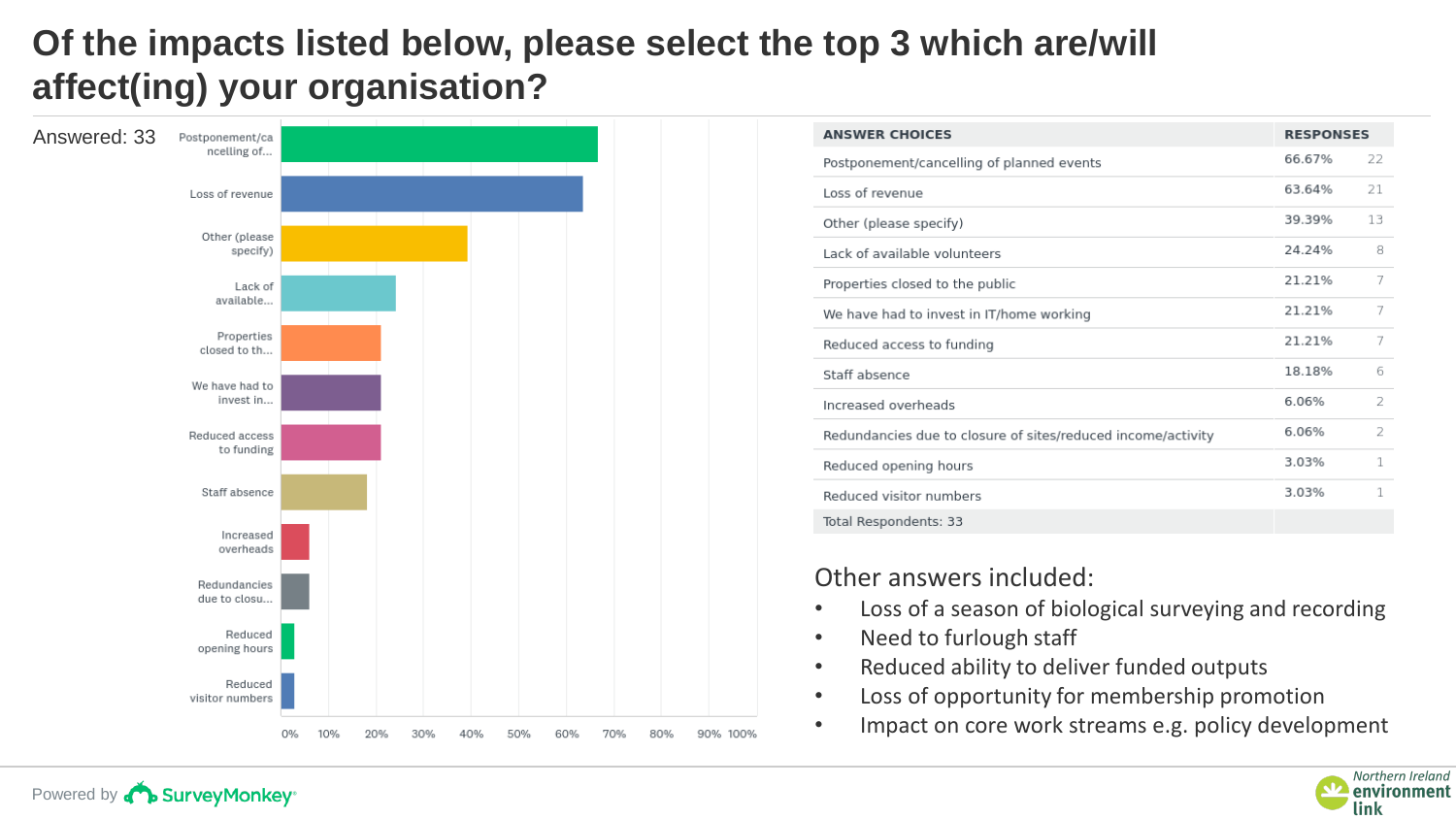### **Staffing (not volunteers) – can you estimate from the 1st May what percentage of your employees will be:**

Answered: 30





Powered by **BurveyMonkey**<sup>\*</sup>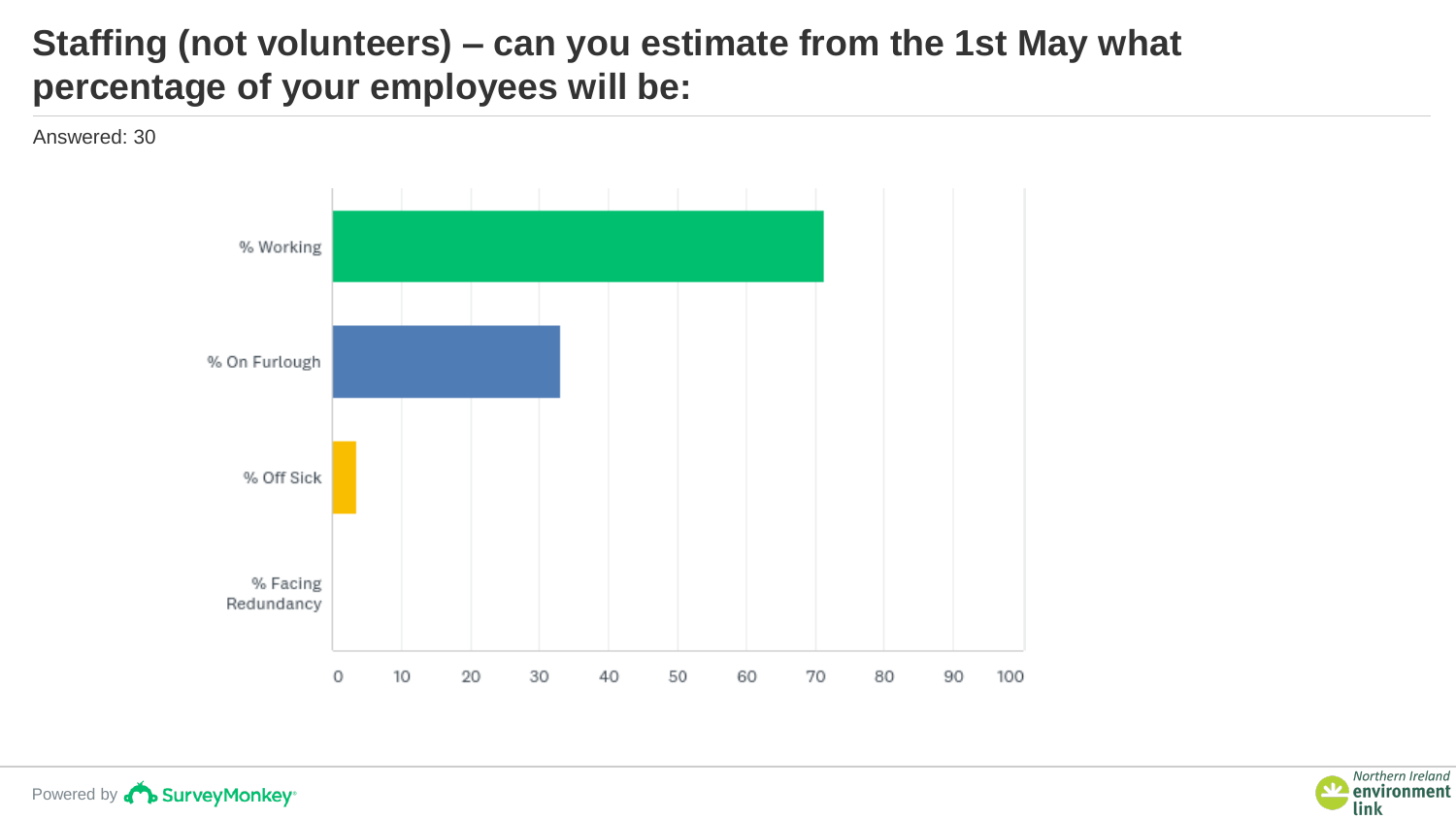## **If working, what percentage of your staff are:**



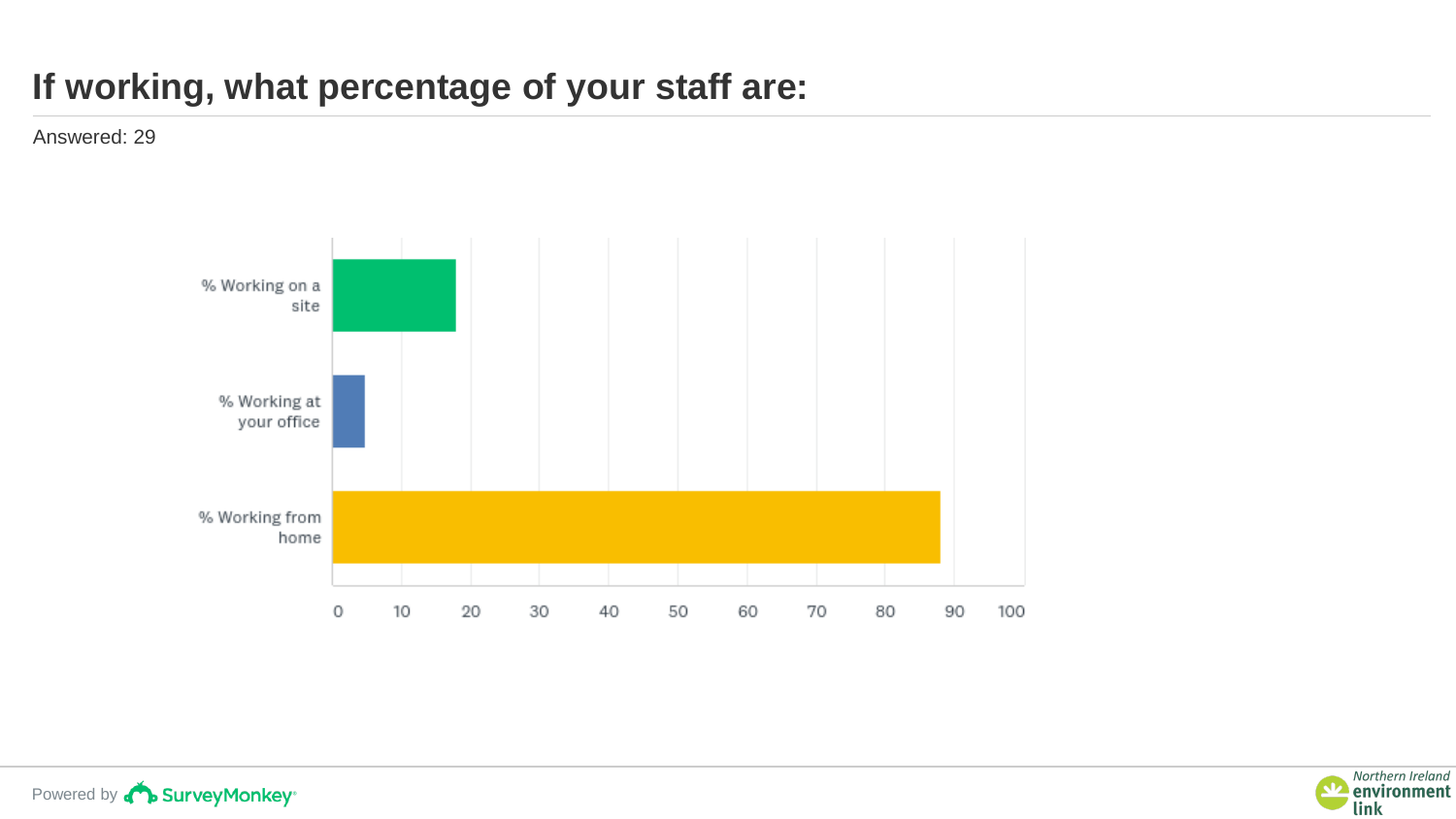## **If furlough is in place, are you considering a rotation of staff?**

Answered: 32



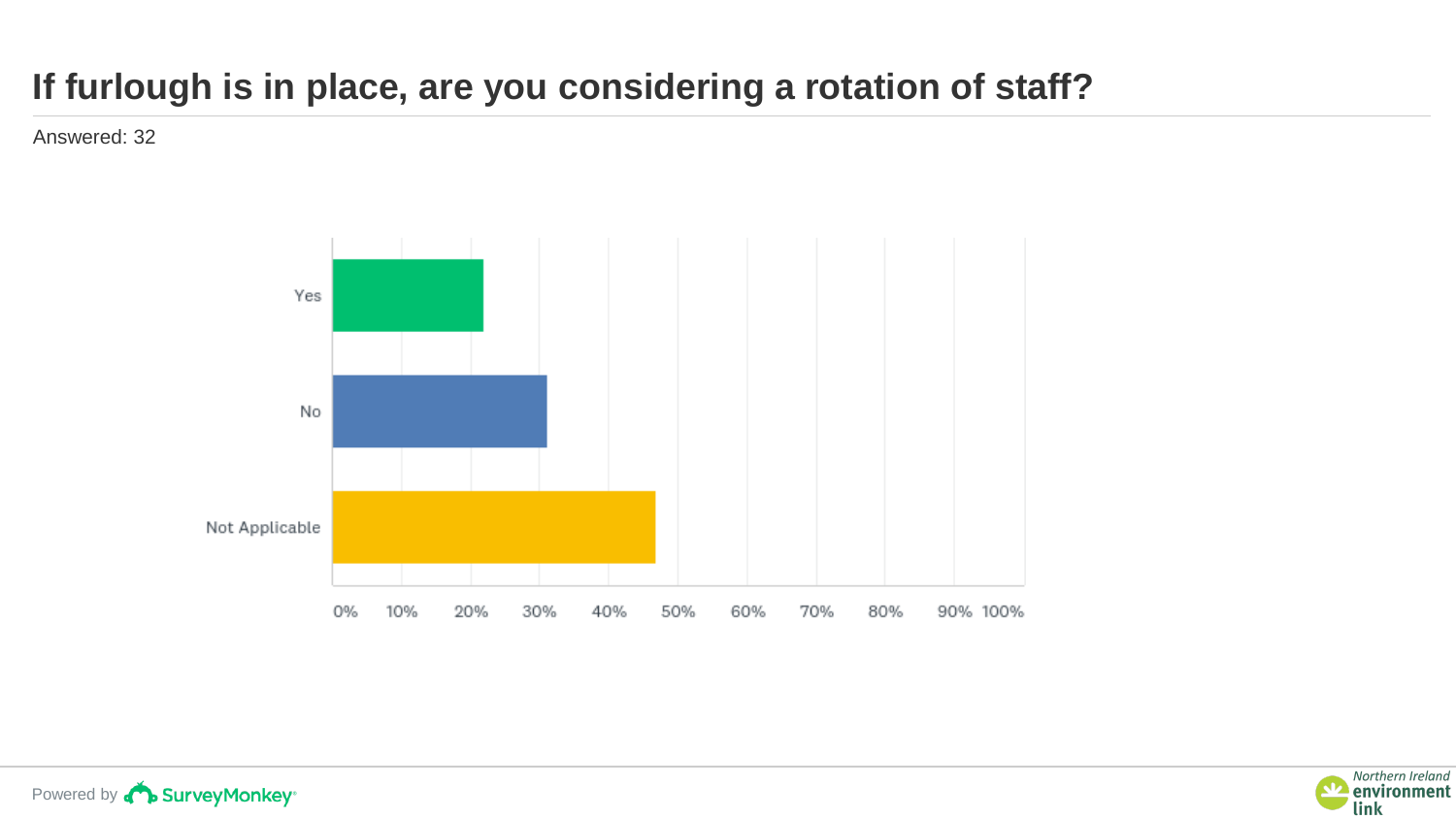## **What other staff costs will be incurred that are not covered by the furlough scheme? Select all that apply**

Answered: 28

Powered by **BurveyMonkey**<sup>\*</sup>



#### Other answers included:

- Accrual of annual leave
- Mental cost to those at home and at work
- Full cost recovery
- PPE
- Rent
- Taxes
- Websites
- Insurance
- Accountancy
- Monthly essential car users allowance
- Reduction in staff hours from June onwards
- Unknown
- Not sure

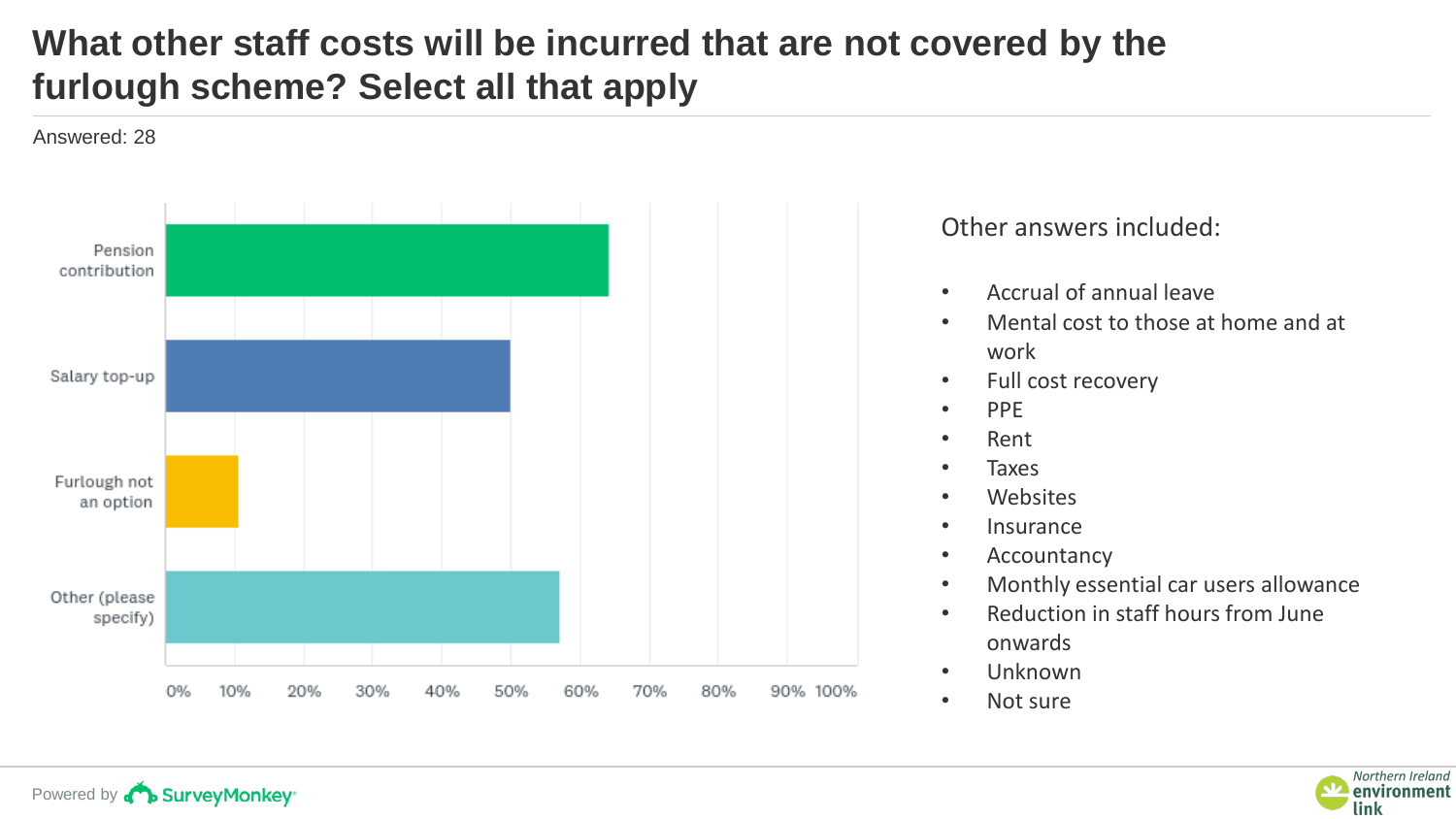### **In your opinion, what level of risk does the coronavirus pose to the long-term viability of your organisation?**

Answered: 32





Powered by **BurveyMonkey**<sup>\*</sup>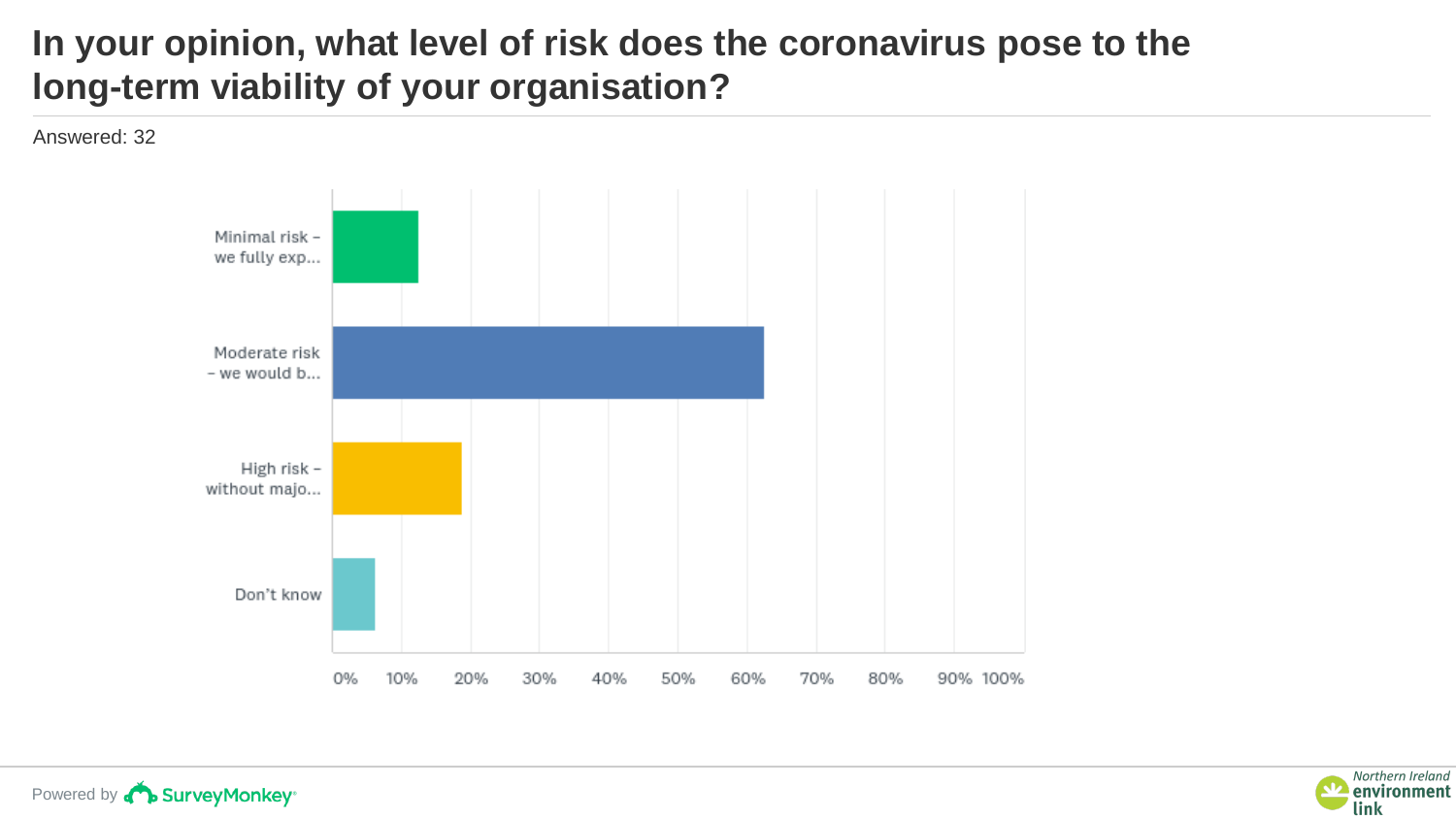**Based on your financial reserves and current level of income/overhead, please tell us how long you would be able to continue to operate if the current restrictions continue:**



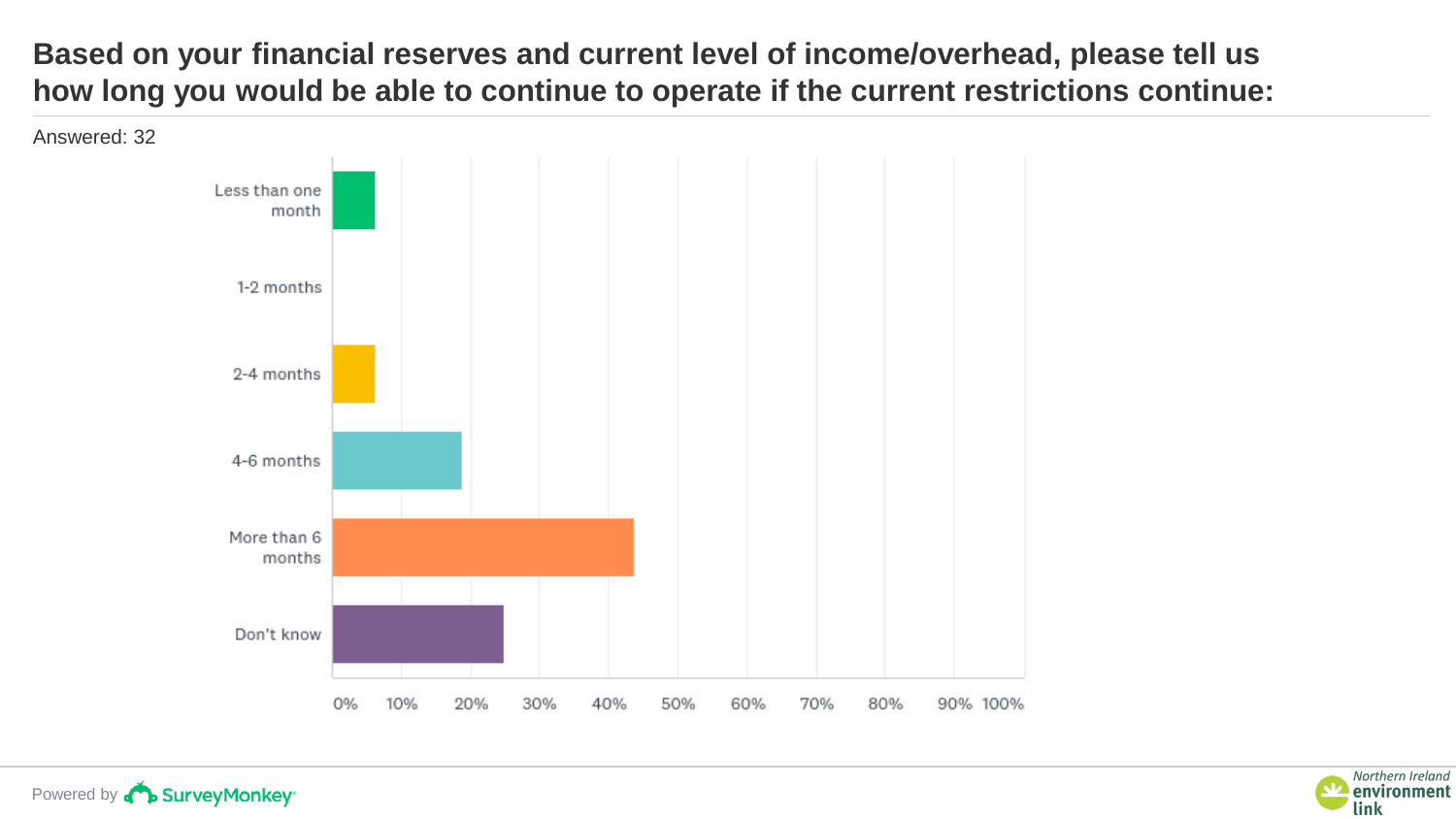#### **What do you view is the essential work that must continue across the sector (short strategic/NI wide work rather than site or organisation based detail), select all that apply:**



| <b>ANSWER CHOICES</b>                                                                                                                       | <b>RESPONSES</b> |    |
|---------------------------------------------------------------------------------------------------------------------------------------------|------------------|----|
| Health and safety on site                                                                                                                   | 48.48%           | 16 |
| Habitat and species management                                                                                                              | 63.64%           | 21 |
| Site maintenance/visitor access                                                                                                             | 42.42%           | 14 |
| Sectoral collaboration/communications                                                                                                       | 57.58%           | 19 |
| Post Brexit policy work                                                                                                                     | 48.48%           | 16 |
| Policy work such as progression of environment-related bills                                                                                | 66.67%           | 22 |
| Long term funding programme related work, e.g. Interreg, Peace Plus                                                                         | 69.70%           | 23 |
| Other (please specify)                                                                                                                      | 39.39%           | 13 |
| Total Respondents: 33                                                                                                                       |                  |    |
| Other answers included:<br>Collaboration around harnessing community<br>goodwill, translating this to caring for<br>environment post-crisis |                  |    |

- Preparation for safe re-opening of access to countryside
- Education for sustainable development
- More sector efficiency work (e.g. env. hub)
- Sector needs to maintain widest possible range of activity at this time

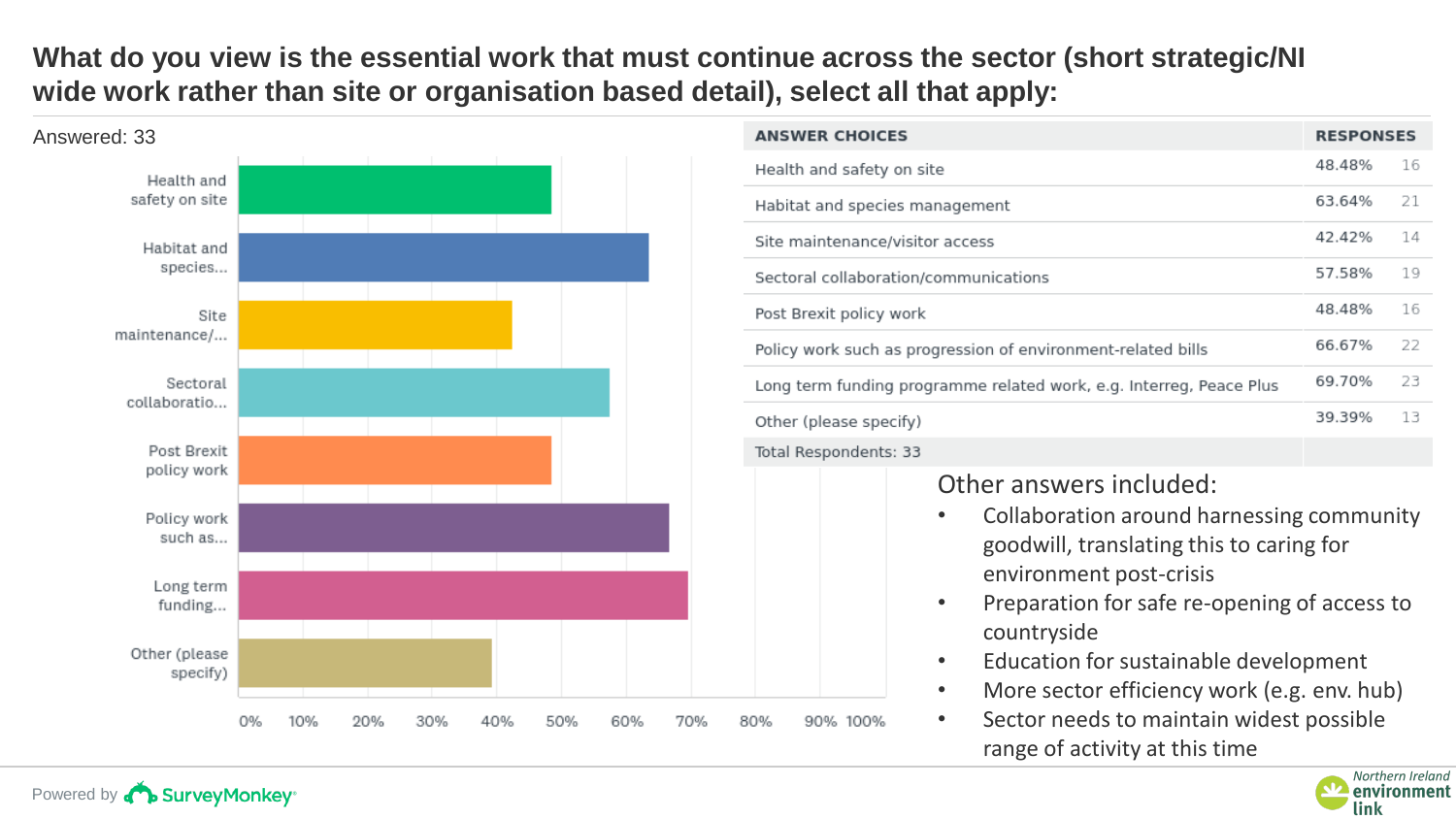### **Have you started planning towards the recovery phase?**





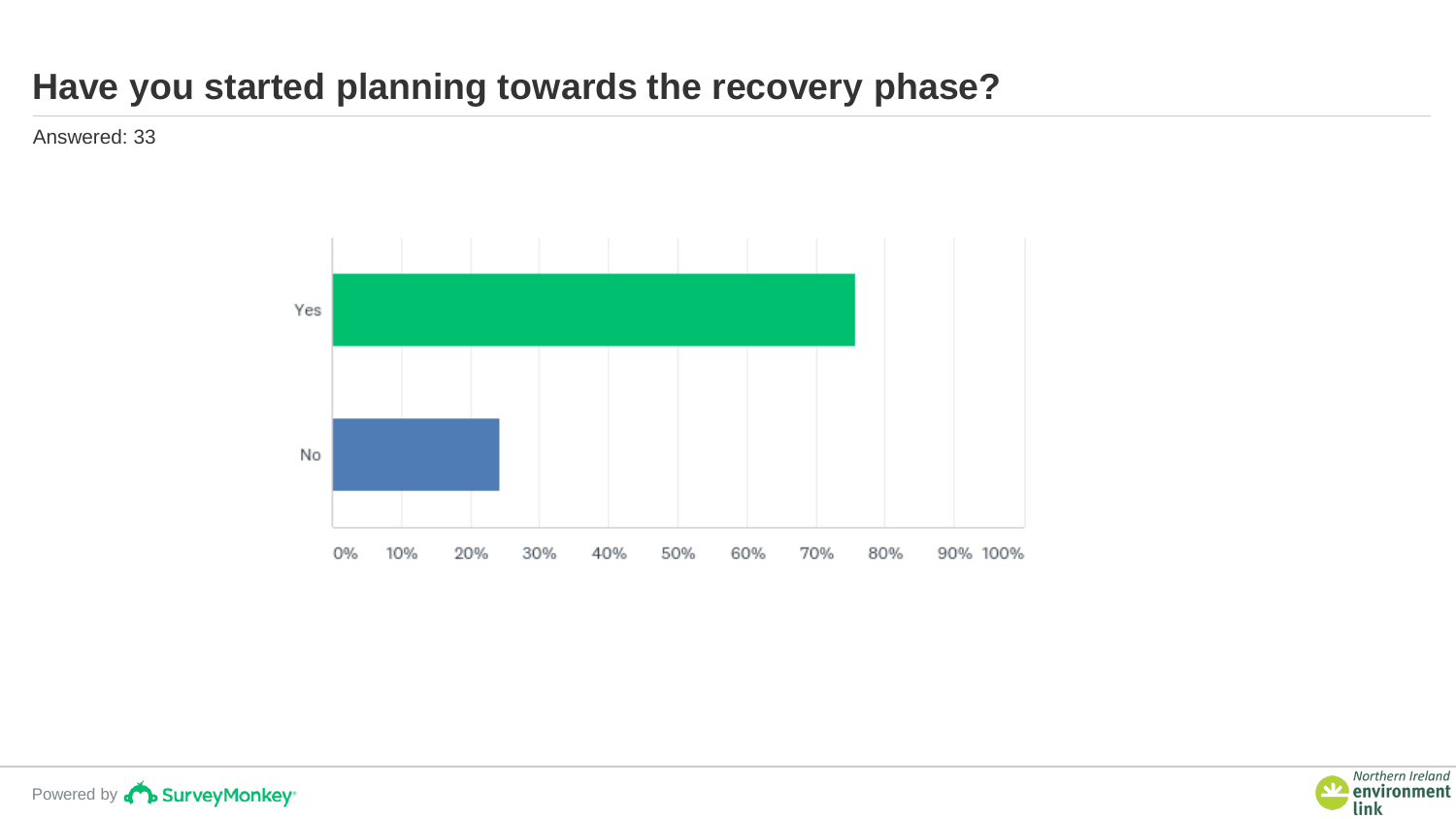**In dealing with the effects of COVID-19, DAERA and the eNGO sector will have reduced capacity. What in your view are the biggest threats to our environment? Select all that apply - Reduction/suspension of:**



Powered by **BurveyMonkey**<sup>\*</sup>

| <b>ANSWER CHOICES</b>                                                                                                                                                                                                                                                                                                                                                     |  | <b>RESPONSES</b> |    |  |
|---------------------------------------------------------------------------------------------------------------------------------------------------------------------------------------------------------------------------------------------------------------------------------------------------------------------------------------------------------------------------|--|------------------|----|--|
| Increase in environmental crime                                                                                                                                                                                                                                                                                                                                           |  | 67.74%           | 21 |  |
| Monitoring                                                                                                                                                                                                                                                                                                                                                                |  | 54.84%           | 17 |  |
| Planning and licensing decisions/comments                                                                                                                                                                                                                                                                                                                                 |  | 54.84%           | 17 |  |
| Regulatory/enforcement work                                                                                                                                                                                                                                                                                                                                               |  | 51.61%           | 16 |  |
| Field work                                                                                                                                                                                                                                                                                                                                                                |  | 45.16%           | 14 |  |
| Other (please specify)                                                                                                                                                                                                                                                                                                                                                    |  | 38.71%           | 12 |  |
| Reduced/cancellation of farm inspections                                                                                                                                                                                                                                                                                                                                  |  | 32.26%           | 10 |  |
| Reduction in marine consents and comments                                                                                                                                                                                                                                                                                                                                 |  | 12.90%           | 4  |  |
| Total Respondents: 31                                                                                                                                                                                                                                                                                                                                                     |  |                  |    |  |
| Other answers included:<br>Reduced capacity to drive medium to long<br>term strategy actions<br>Lack of practical conservation work for<br>species and habitats<br>Major issues such as air pollution and climate<br>change will not be prioritise as concerns<br>grow for economic recovery<br>Future funding being directed away from<br>90% 100%<br>80%<br>environment |  |                  |    |  |

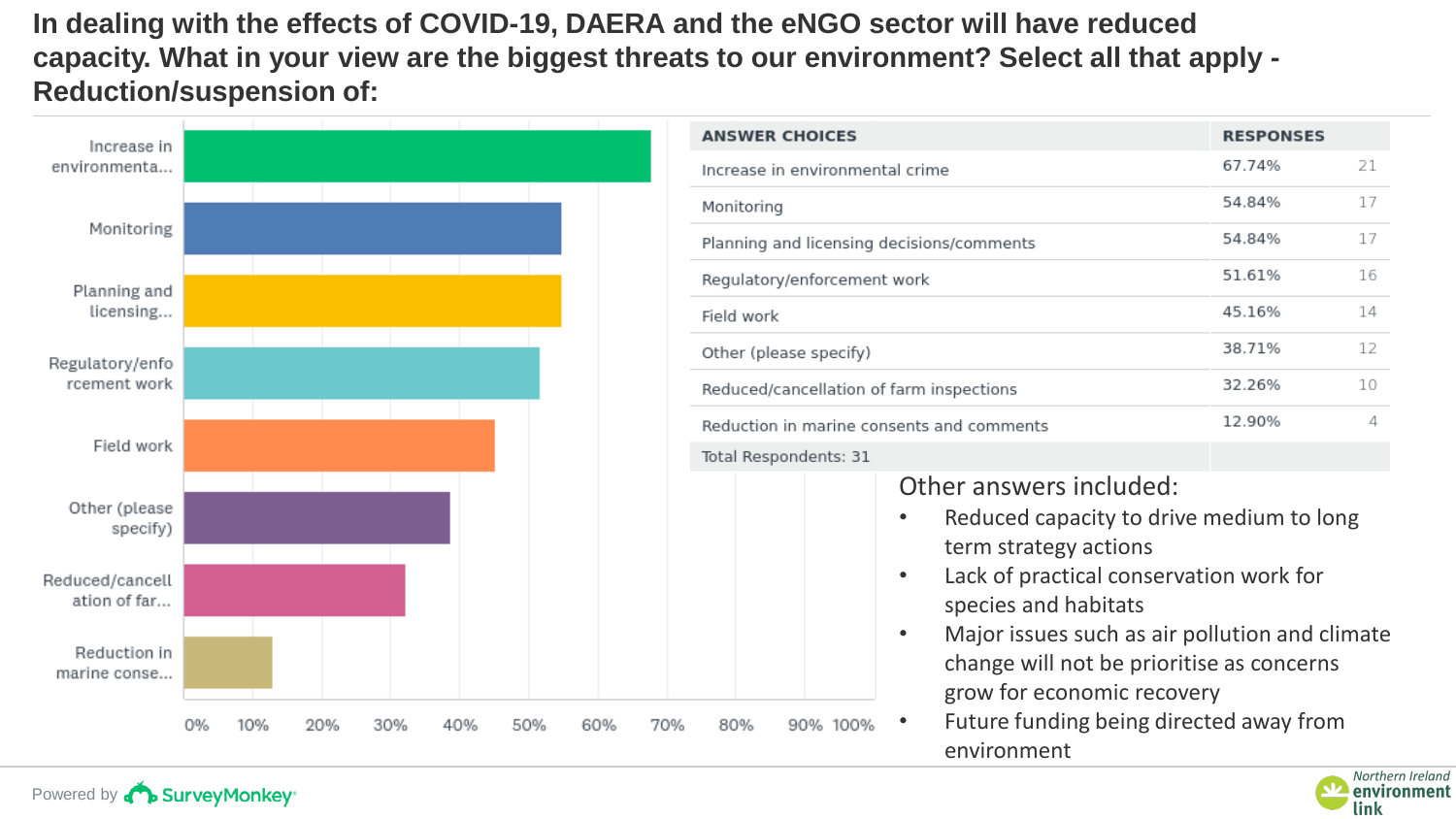### **What funding or other support or measures could Government/Funders take to help organisations in our sector during this crisis? Select all that apply**



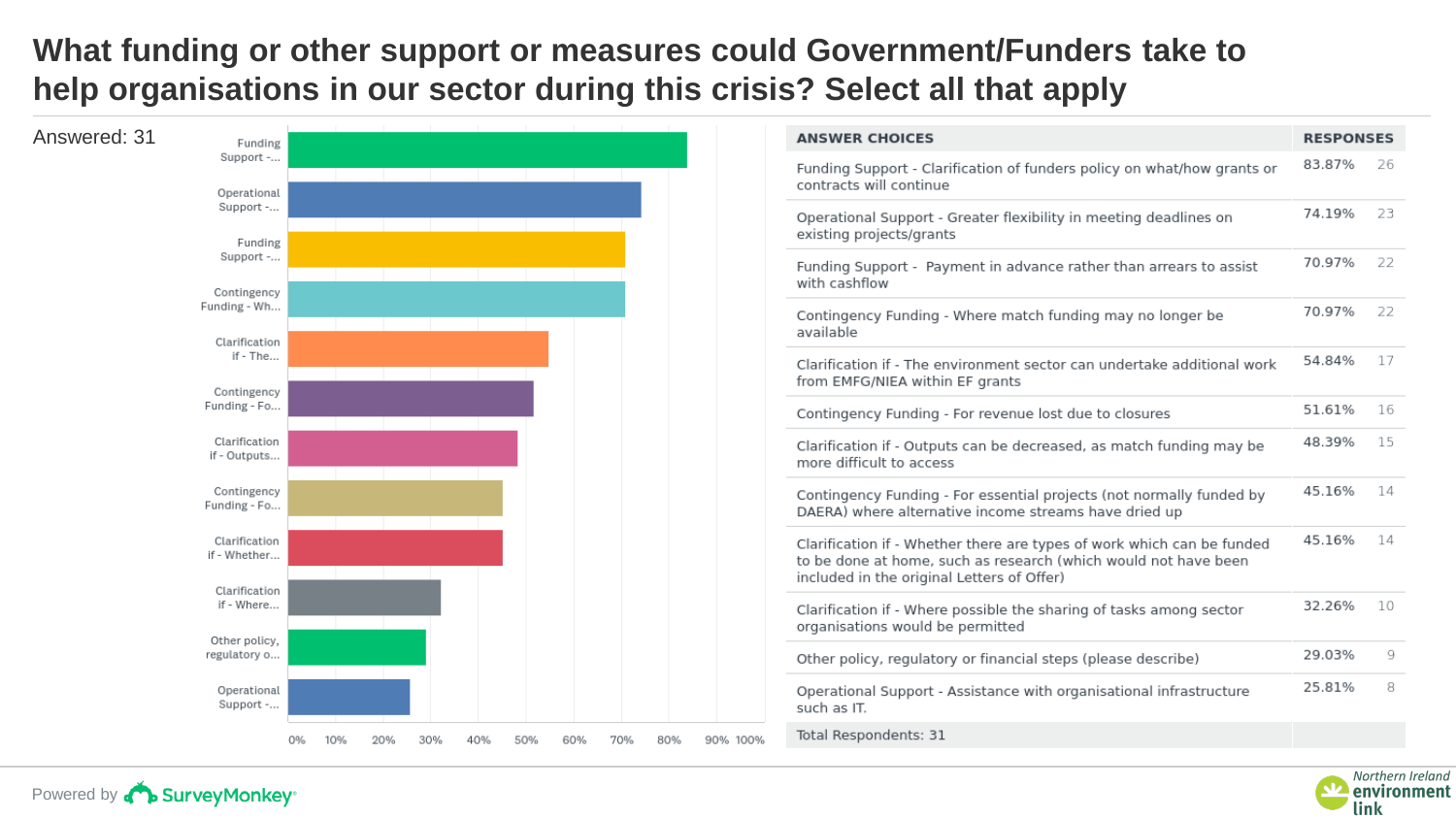### **Do you feel that you are able to access the necessary guidance on managing the impact of coronavirus on your organisation?**





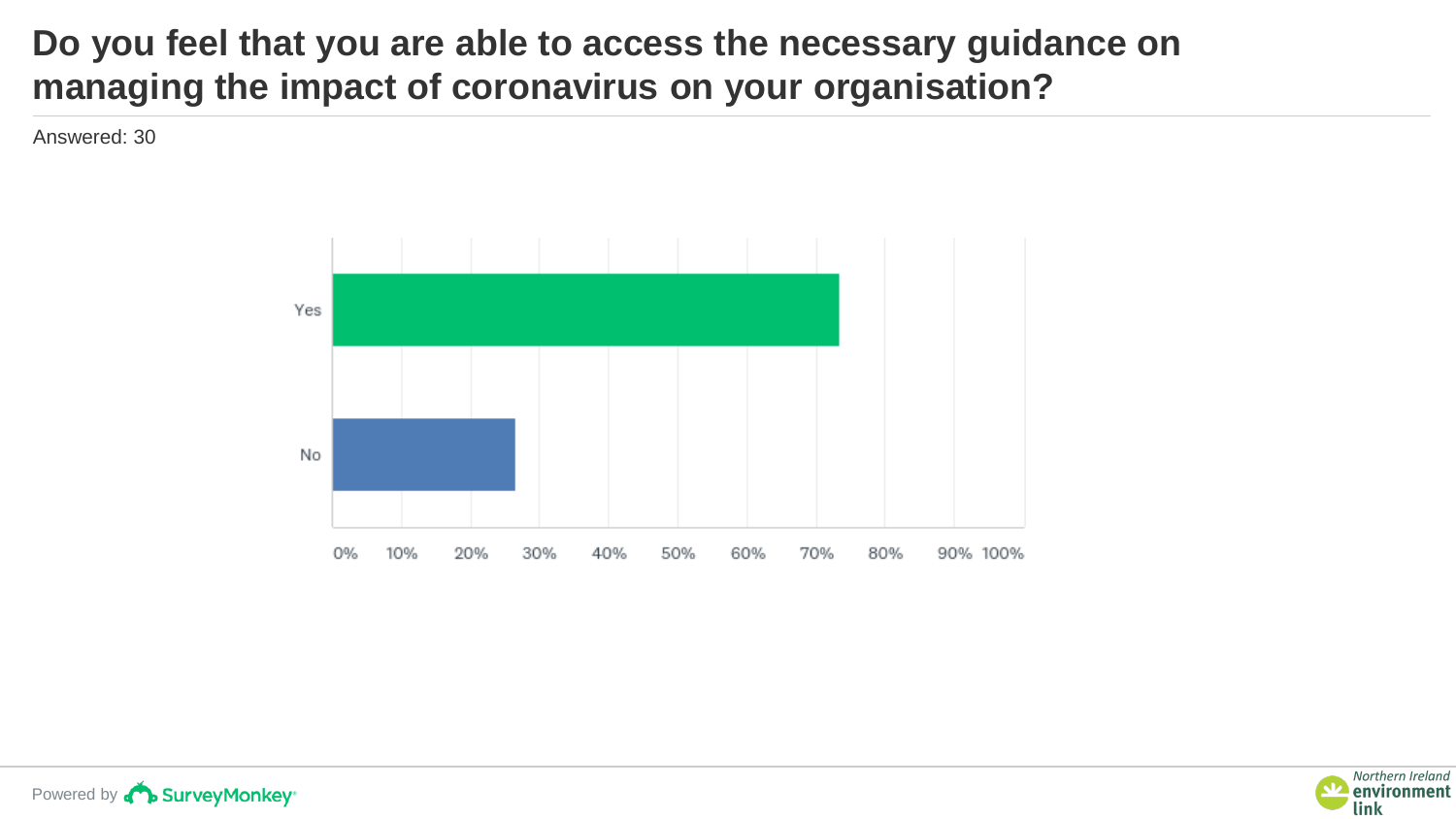# **Key Findings**

- 97% organisations impacted by covid
- Main impacts
	- o Loss of revenue
	- o Events cancelled
	- o Loss of volunteers
	- o Homeworking costs
- Financial losses vary widely
	- o 62% feel covid is a moderate risk
	- $\circ$  19% a high risk
	- o 43% feel they can continue to operate past 6 months if current situation continues
- Staff of the organisations that are eligible, 68% are using furlough
	- o 88% staff are working from home
- Essential work that must continue includes:
	- o Policy, advocacy, habitats/species, sectoral collaboration
	- o Focus on management of access to green space
- Main threats to the environment during lockdown
	- o Environmental crime including fly tipping, lack of monitoring and enforcement
	- o Longer term concern that the economic recovery will be at the cost of the environment; when 2020 should have been a year of optimism for the environment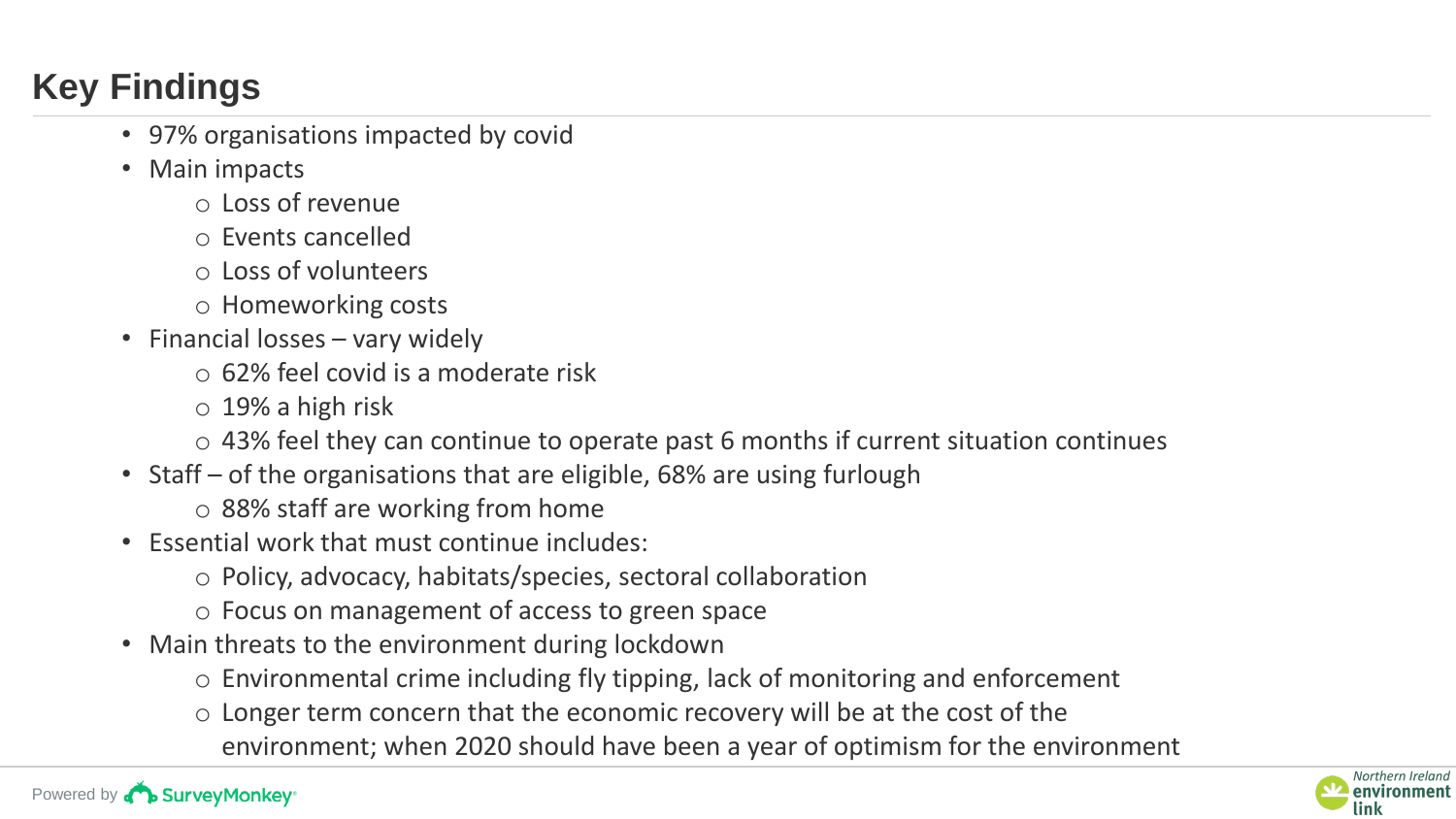### **What does the Sector need from Government and Funders?**

- Short term clarification of flexibility around funding
	- o Reduce need for match funding
	- o More payments in advance
	- o Flexibility with work programmes, targets, measures
	- o Re-profiling of in-year budgets
- At present it seems that eNGOs will not be able to access many of the other funding programmes set up by Government. Consideration should be given to:
	- o Emergency funding
	- o Covid-related funding (such as help with homeworking, PPE)
- Medium term
	- o Restoration of broader funding programme as soon as possible, with new prioritisations
	- o Consider options for moving from 'Furlough' to 'Back to Work' support